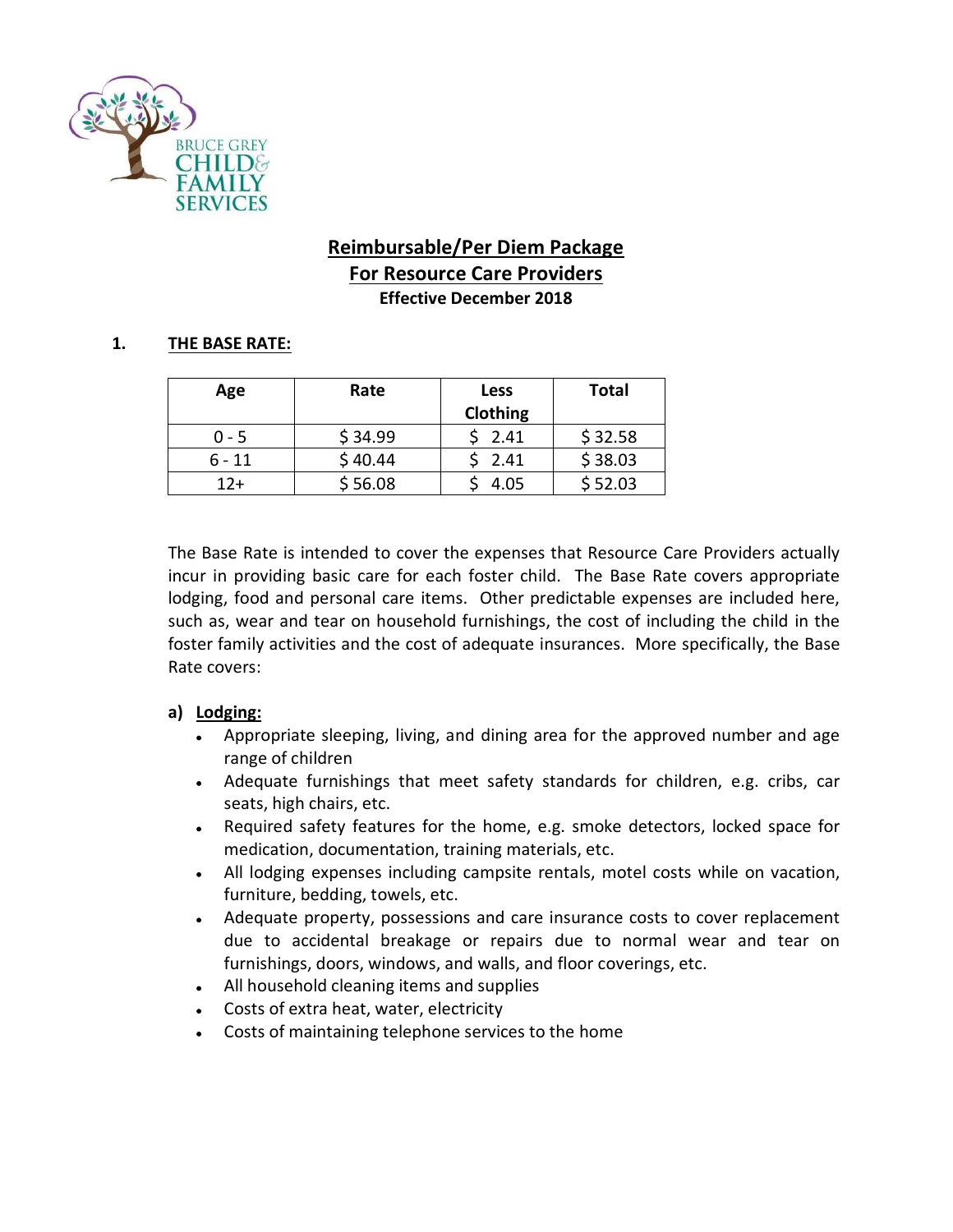## **b) Food**:

- Food appropriate to child's age, including regular infant formula
- Food or food money for school lunches or school outings
- Money to cover cost of occasional restaurant meals for the child when out with the foster family
- Groceries and meals when away from home with the foster family

## **c) Personal Items:**

- All personal hygiene items, e.g. shampoo, toothpaste and health supplies, overthe-counter medication, infant needs, etc.
- Medicine chest supplies, e.g. bandages, cough medicine, etc.
- Appropriate toys and recreational items for the home, e.g. play yard equipment, games, books, etc.

## **d) Transportation:**

• Regular transportation for activities such as parent/teacher interviews, family outings, shopping and recreation.

## **e) Clothing Allowance:**

• Clothing allowance is intended for seasonal and school needs. Initial clothing requirements or other exceptions such as growth spurts or special events require worker approval.

| Age      | Per Day |
|----------|---------|
| $0 - 5$  | \$2.41  |
| $6 - 11$ | \$2.41  |
| $12 +$   | \$4.05  |

## **2. EXPERIENCE:**

We give recognition to the experience levels of Resource Care Providers based on years of service and the number of days a child is placed in your home.

| <b>Resource Care</b><br><b>Provider with</b> | \$ Per Child Per Day |
|----------------------------------------------|----------------------|
| $1 - 2$ years                                | 0.55                 |
| $2 - 3$ years                                | 1.10                 |
| $3 - 4$ years                                | 1.65<br>ς            |
| $4 - 5$ years                                | 1.95                 |
| $5+$<br>years                                | 2.20                 |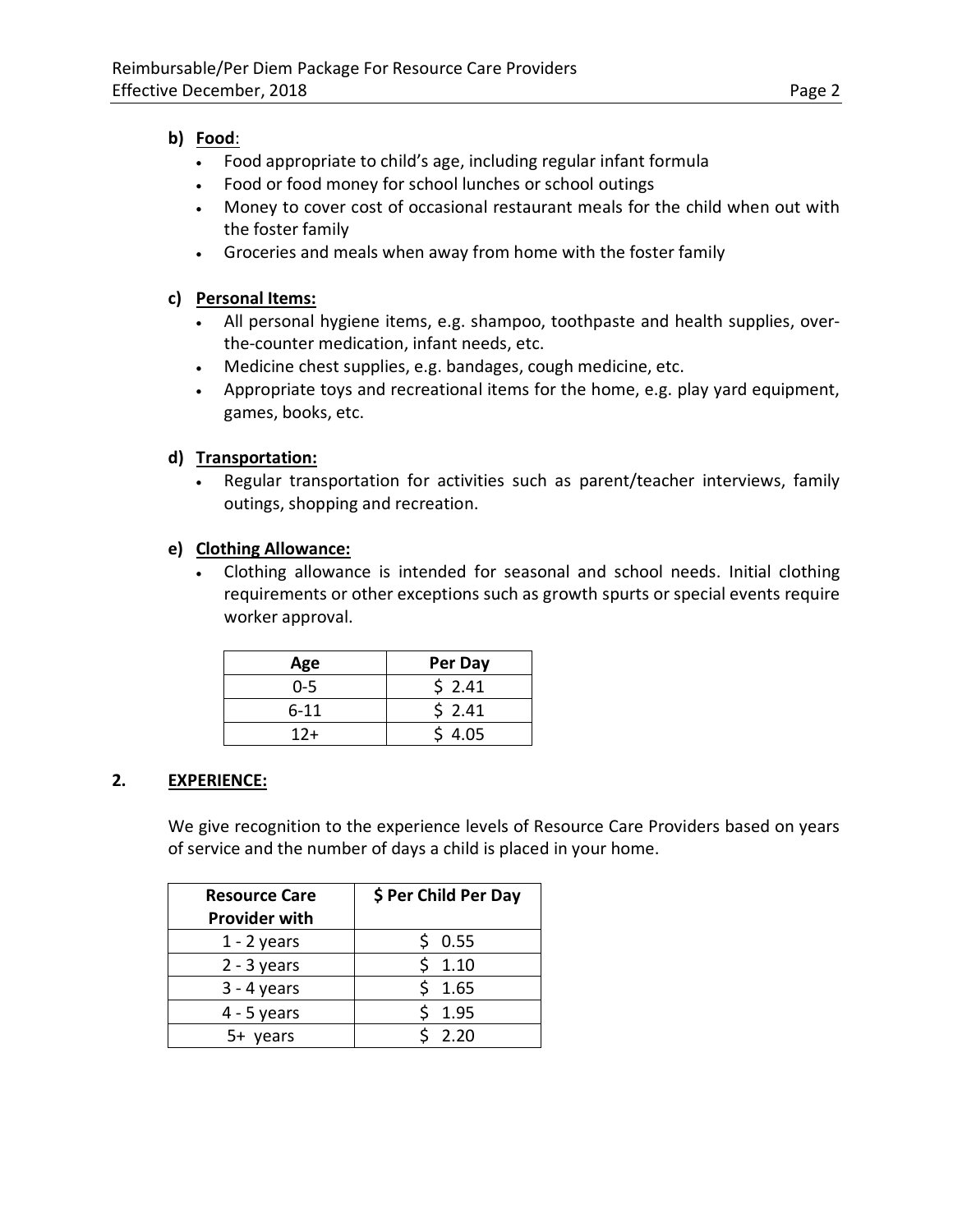## **3. INCENTIVES:**

BGCFS, in conjunction with foster parent representation, made a decision that incentives for placement stability, permanency and education primarily rewarded those fostering young children. The working group recommended the Agency should support foster parents who are caring for our older youth and teens in care. Starting December 2018, foster parents who provide care for youth age 12 and older will receive an increase in the per diem. BGCFS will continue to provide training incentives and a surprise incentive to all foster parents.

### **a) Training**

Training provides an opportunity for Resource Care Providers to develop skills and knowledge critical to caring for the children in their care. This can lead to Resource Care Providers feeling competent to care for the children in their home.

| Full Day Training Events (4 - 7 hours)     | \$100 |
|--------------------------------------------|-------|
| Half Day Training Events (2 1/2 - 4 hours) | \$50  |
| Other training 1-2 1/2 hours               | \$20  |
| <b>First Aid Completion</b>                | \$100 |
| <b>CPI Completion</b>                      | \$200 |
| <b>CPI Recertification</b>                 | \$100 |
| <b>BGCFS Support Group Attendance</b>      | \$20  |
| <b>Evening of Dialogue</b>                 |       |

Foster Parent Association activities and membership on conjoint committees will not be recognized for this incentive.

This incentive will be reimbursed in the last three quarters of the year. The First quarter will be incorporated into the reimbursement of the second quarter.

### **b) Well Water Testing**

If the water supply in the Resource Care Provider home comes from a well or cistern that is not monitored by the municipality, well water checks must be done twice per year, in **April and October**. Foster parents who complete their check by April 30 and October 30 will have their names entered into a draw for a \$25 gift certificate.

### **c) Surprise Incentive**

This incentive will change yearly and will be offered based on the annual budget of BGCFS. All incentives will be based on established research and based on factors that positively influence the child's development and future success. A one-time meeting will be called each year in September to determine the incentive for the fiscal year. Representation from foster parents, staff and leadership will be invited to the meeting.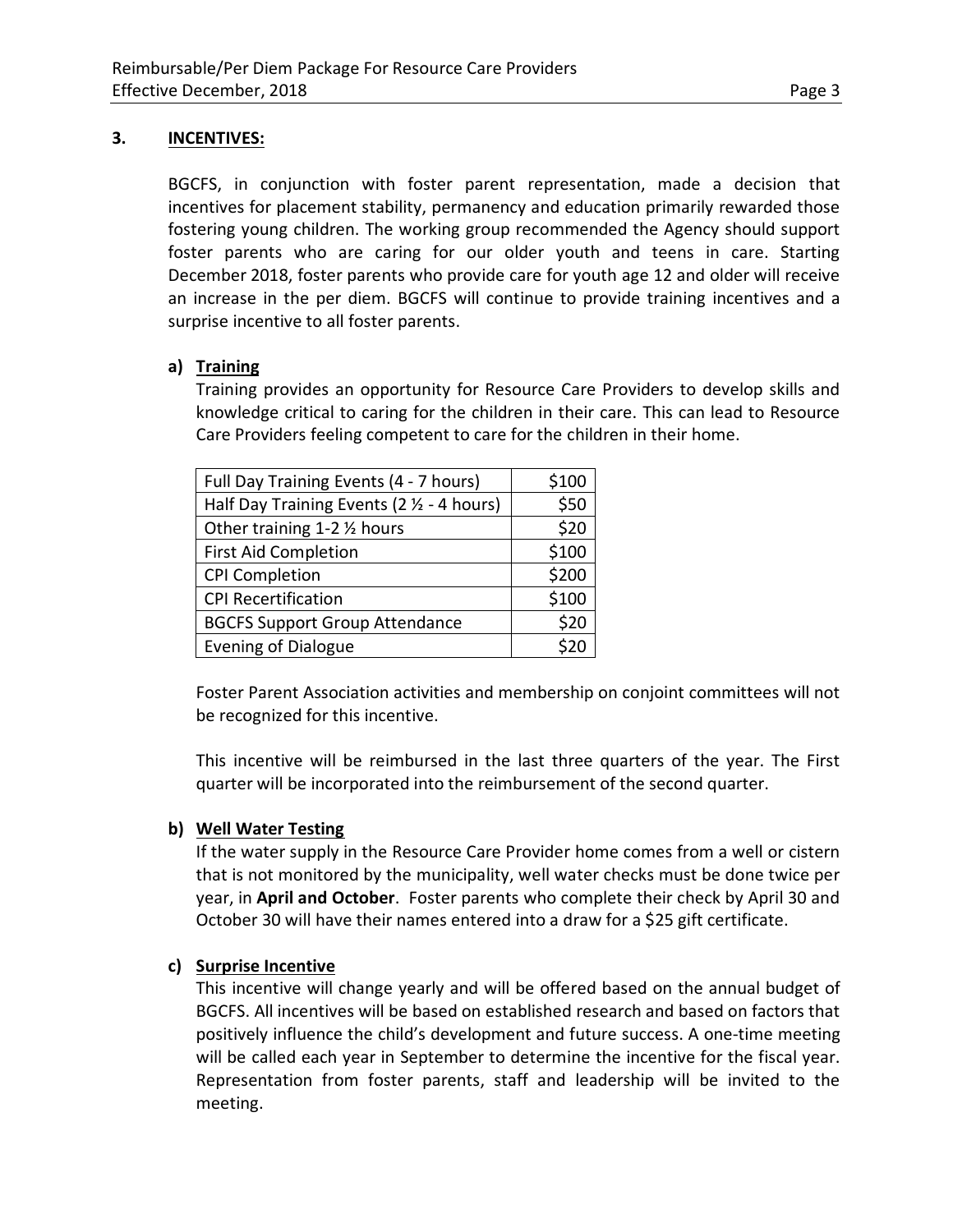#### **4. INITIAL CLOTHING:**

#### **All Ages – Maximum \$200.00**

When a child is admitted to care, it is the responsibility of the admitting worker, where possible, to obtain from the primary family home the entire child's current clothing and personal belongings.

After admission to a foster home, the Family Based Care worker will ensure that the Resource Care Provider and where appropriate the child, has developed an inventory of the child's clothing and has determined his/her initial clothing needs. When necessary, approval can be requested from the Resource Worker's Supervisor to purchase initial clothing to top up the child's clothing to a reasonable standard. Initial clothing purchases will be added to the child's inventory list, as well as all purchases of clothing made by the Resource Care Provider or child while the child is in their care. Receipts must be kept, for future audits. Upon replacement, the Resource Care Provider will give a copy of all clothing lists to the placement worker along with all the accumulated clothing and personal possessions.

The organization expects the Resource Care Provider to budget according to the monies provided in the Personal Care Allowance.

#### *Special Clothing Needs*

For clothing for special events, such as Graduations, Confirmation, Baptism, etc. Resource Care Providers can request an extra amount up to the equivalent of the month's clothing allowance.

NOTE: Resource Care Providers will be reimbursed for Special Clothing Needs by submitting receipts on the child's monthly reimbursable form, indicating the event for which it was purchased.

#### **5. SPENDING ALLOWANCE:**

| <b>SPENDING ALLOWANCE</b> |            |  |
|---------------------------|------------|--|
| Age                       | \$ PER DAY |  |
| BIRTH TO 5                | \$0.00     |  |
| $6 - 11$                  | \$1.00     |  |
| $12 - 15$                 | \$1.65     |  |
| $16 +$                    | 1.90       |  |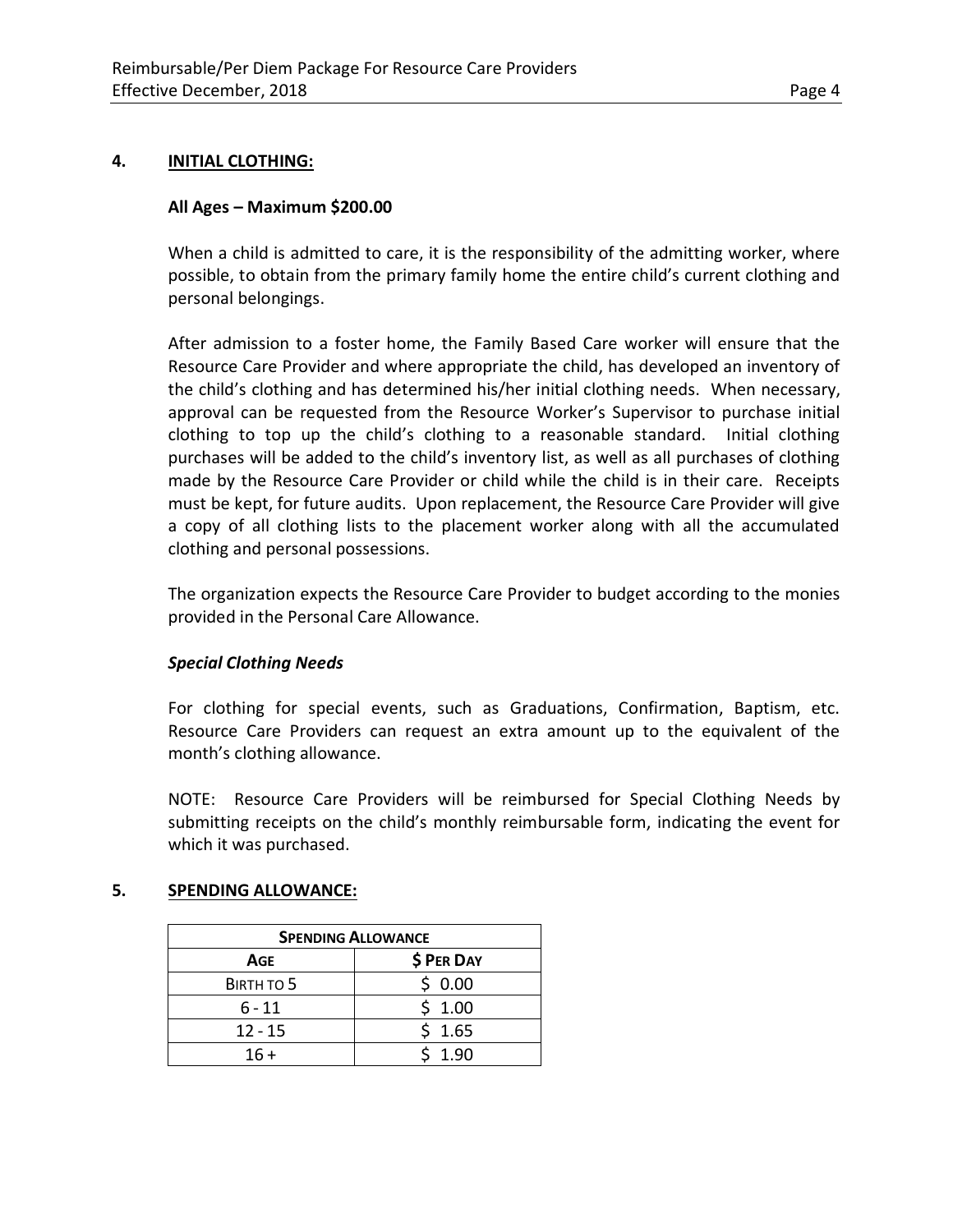Every child in care, 6 years of age and older will receive an allowance according to his/her age. The Resource Care Provider may save the money or a portion of it for the younger child; according to age appropriateness the child should be encouraged to save the money to go towards a larger item, i.e. bicycle, and /or spending it wisely on items of his/her choosing.

## **6. HOLIDAY GIFT ALLOWANCE:**

An amount will be added to the foster caregiver November board deposit paid in December, to cover the cost of holiday gift giving.

In keeping with the child's cultural background and needs, there may be other holidays that the Resource Care Provider wishes to celebrate with gifts or special food. Examples of religious and cultural holidays include: Diwali, Hanukah, Eid-al-Fitr, and Kwanzaa. Many faiths include a tradition of gift-giving (as opposed to receiving). On these occasions, children will be supported to give gifts to people with whom they have significant relationships. Resource Care Providers will discuss holiday gifts with the child's worker based on the child's needs.

| Age        | <b>Allowance</b> | <b>Spending</b> |
|------------|------------------|-----------------|
| Birth to 5 | \$90.00          | \$15.00         |
| $6 - 11$   | \$90.00          | \$30.00         |
| $12 +$     | \$120.00         | \$60.00         |

Consideration of amounts regarding ages with the following recommendations:

### **7. BIRTHDAY ALLOWANCE:**

Each foster home will receive an additional amount added to their board payment in the month of the child's birthday.

| <b>Birthday Allowance *</b> |        |  |
|-----------------------------|--------|--|
| Age                         | Amount |  |
| $1 - 5$                     | 40.00  |  |
| $6 - 11$                    | 50.00  |  |
| $12 +$                      | 60.00  |  |

\* OCBe funds may be used to support party activities to a maximum of \$ 30.00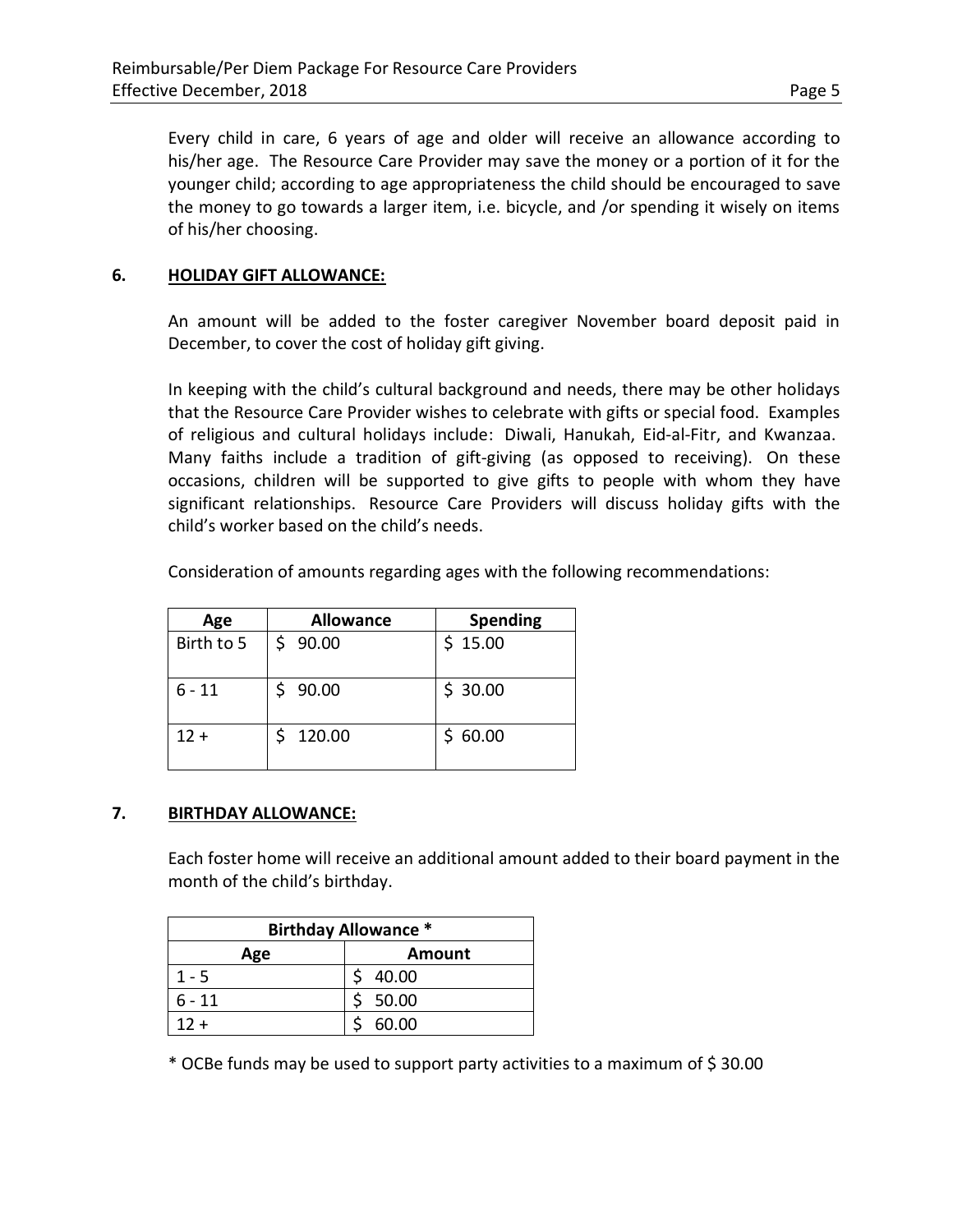#### **8. REIMBURSABLES:**

#### **a) Travel**

### **Mileage: \$0.52 per km**

The organization will pay mileage to Resource Care Providers who incur mileage according to the travel procedure, rate set by the Collective Agreement.

**Bus Passes:** Youth needing bus passes for public transit transportation can submit receipts through their Resource Care Provider's reimbursable monthly statements labeled as an OCBe expense.

**Parking:** Parking costs related to frequent visits to specialized services will be reimbursed by submitting the receipts through their Resource Care Provider's reimbursable monthly claim. If the special needs of the child require ongoing treatment, a parking pass may be more economical and should be purchased. This too will be reimbursed.

#### **b) Special Diets, Special Formulas, Special Treatment \*\***

Only special diets and formulas as prescribed by a medical practitioner will be reimbursed.

Note: The difference in cost to regular formulas and special diet formulas may be billed with receipts and reimbursed. Treatment as directed by a medical practitioner – i.e. Special products required to meet a child's unique needs, beyond the average expectations - recurring lice infestations, severe eczema, etc. Approval from the Family Based Care worker is required.

### **c) Child's Personal Belongings \*\***

Children are often admitted to care depleted of any personal toys, books, etc. In such exceptional situations, a special item may be purchased which would become the personal property of the child and move with the child. Purchases must be approved by the worker and will be reimbursed as billed with receipts.

#### **d) Telephone \*\***

A maximum of \$10.00 per month in long distance charges related to the foster child and his/her birth parents can be charged as a reimbursable with the receipts. The foster child is required to cover the cost from his allowance or savings for personal calls to friends. We encourage Resource Care Providers to have a \$20.00 unlimited long distance plans. Resource Care Providers and foster children are reminded to use the toll free number: 1-877-552-4453 when calling the Society.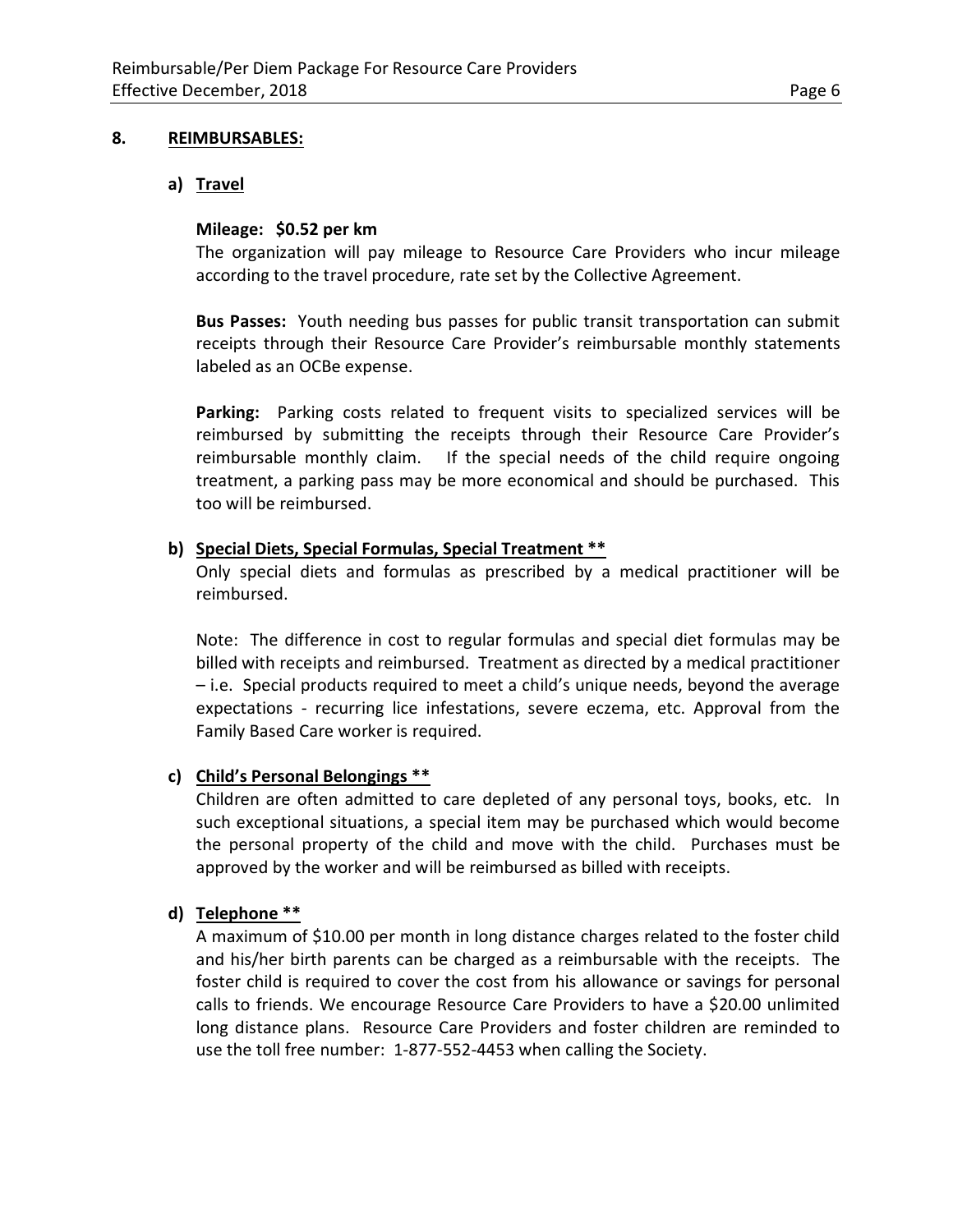## **e) Equipment or Supplies \*\***

Required in an emergency, to accommodate the placement of a child, above the home's approved capacity but within Ministry's standards; or, outside the approved age range.

## **f) Theft or Damages \*\***

Theft or damage intentionally caused by the foster child. Accidental breakage and wear and tear on furniture and bedding, walls and flooring are not included in this claim. These costs are covered by procedure RC-045 Boarding Rates & Allowances.

## **g) Formal Home supports \*\***

The organization will cover the costs of additional supports that are agreed upon as part of the families' requirements to meet a child's needs.

## **h) Major medical supplies, prescription drugs, Regular Dental Costs \*\***

These costs are covered by the Agency through our Kare Plan. All Resource Care Providers will receive a Card from Greenshield which will cover prescriptions and dental care.

## **i) Major Dental, Orthodontist \*\***

Major Dental and/or Orthodontic work, including the consult, must be approved in advance by the Society. These costs require prior approval by the worker and supervisor/ director.

### **j) Diapers and Formula for children over three years of age \*\***

Diapers and/or formula required for a child with special needs can be claimed with receipts as a reimbursable for children over the age of 3 years.

## **k) Alternate Care Givers** –

Resource Care Providers may submit receipts, provided by the Society for alternate care giver (babysitter) costs incurred by them as a result of their involvement in the following tasks:

- BGCFS business court, access visits, BGCFS/school conferences, appointments, etc. for the child
- Training

A description of the expense must be included in the reimbursable document

## **l) Life Books and Memory Boxes \*\***

Costs related to the development of life books and/or memory boxes can, with receipts, be claimed as a reimbursable. This includes school photos. This expense is covered by the OCBe budget.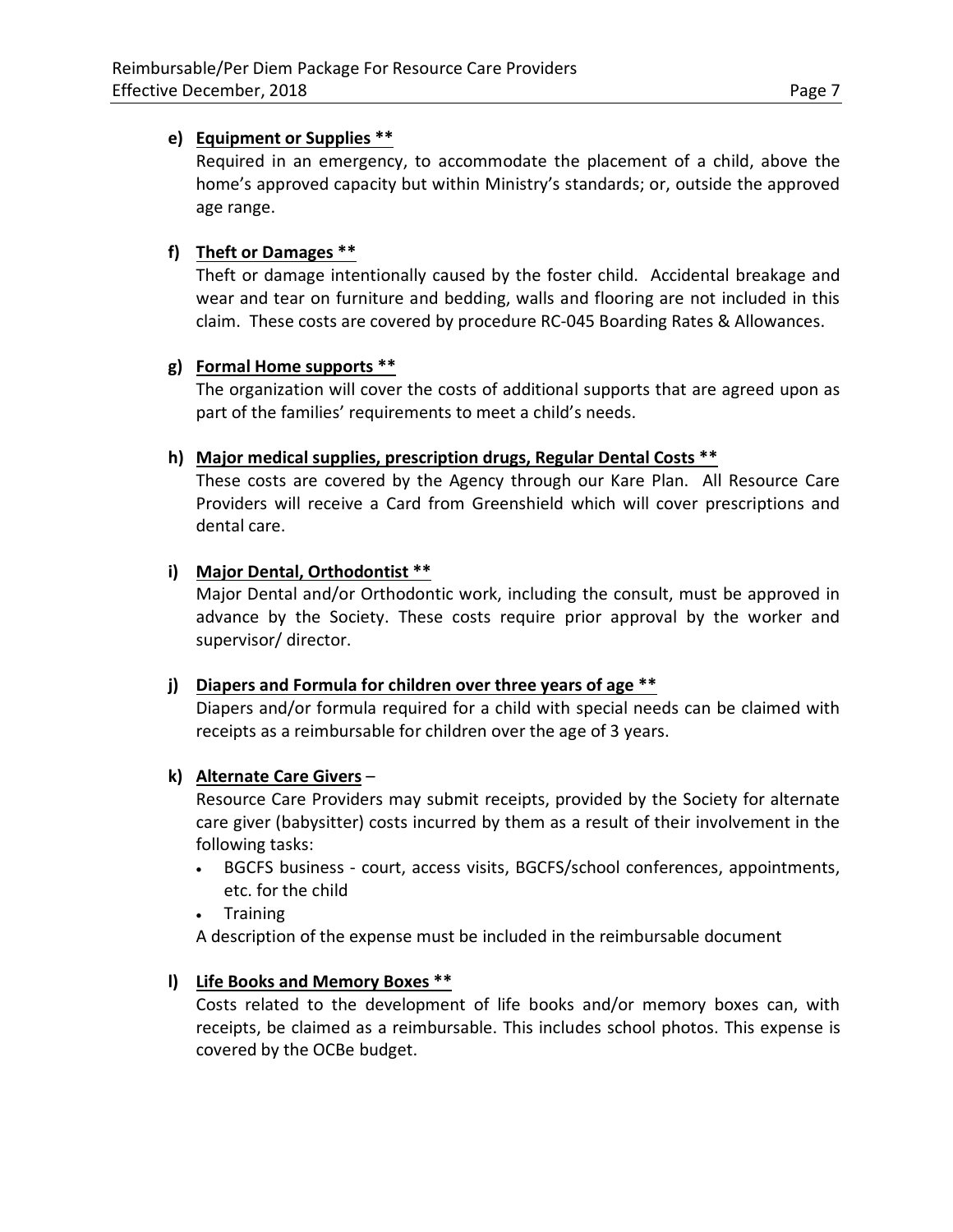#### **m) Other \*\***

Other items not mentioned herein require prior discussion with the worker and approval of the worker and supervisor before the expenditure occurs.

## **n) Recreation \*\***

It is expected that all children are encouraged to participate in recreational activities. These should be discussed with the worker at Plan of Care meetings. Expenses require prior approval by the worker and supervisor and will be covered in a separate document related to OCBe (Ontario Child Benefit equivalent) spending.

### **o) School Supplies**

School supplies are paid annually to Resource Care Providers in early August, for the subsequent school year.

| <b>School Supplies</b> |        |  |
|------------------------|--------|--|
| \$ Per Year<br>Grades  |        |  |
| JK & SK - 6            | 75.00  |  |
| 7 - 8                  | 100.00 |  |
| secondary              | 125.00 |  |

#### **p) Per Diem Relief**

The equivalent of two days of relief are included on the monthly cheque.

| Age     | <b>Per Diem</b> |
|---------|-----------------|
| $0 - 5$ | \$2.12          |
| 6 – 11  | \$2.48          |
| $12 +$  | 53.42           |

Approved Extra Relief

Consideration will be given to reimbursing for extra relief paid by the Resource Care Provider directly to a caregiver, or to you if you provided extra relief to another Resource Care Provider. The amount is the base rate unless the non-shareable personal care amount.

| Age     | <b>Per Diem</b> |
|---------|-----------------|
| $0 - 5$ | \$32.58         |
| 6 – 11  | \$38.03         |
| $12 +$  | \$52.03         |

## **q) Day Care \*\***

The costs related to Day Care will be a part of the planning meeting and will be used as a means of meeting the child needs.